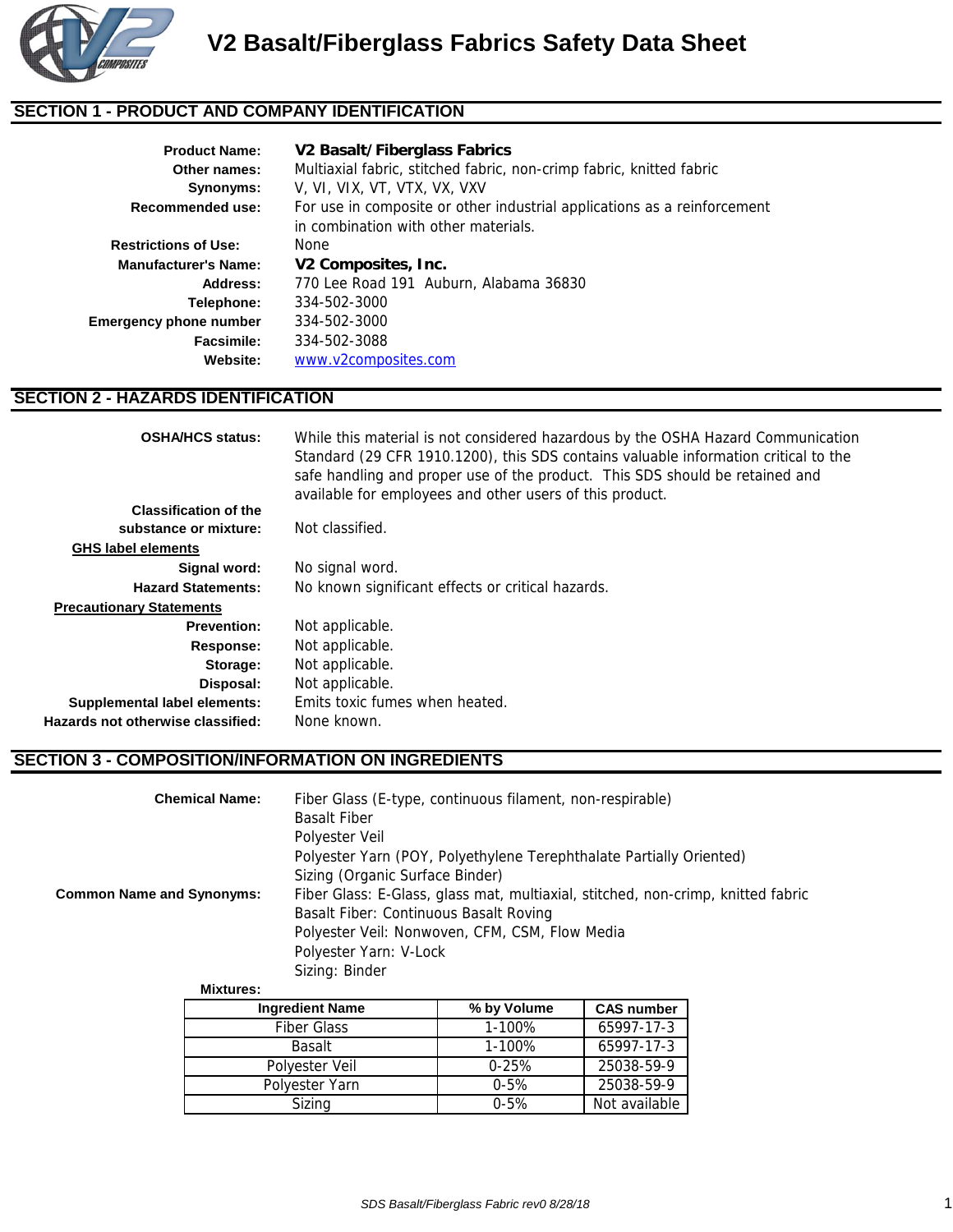

# **SECTION 3 - COMPOSITION/INFORMATION ON INGREDIENTS**

Any concentration shown as a range is to protect confidentially or is due to batch variation.

**There are no additional ingredients, present which, within the current knowledge of the supplier and in the concentrations applicable, are classified as hazardous to health or the enviroment and hence require reporting in this section.**

**Occupational exposure limits, if available, are listed in Section 8.**

#### **SECTION 4 - FIRST AID MEASURES**

#### **Relevant routes of exposure**

| Inhalation:          | Inhalation is unlikely to occur unless the basalt or fiberglass is being mechanically ground or<br>sanded from continuous fibers in to dust. If irritation to respiratory tract occurs and persists<br>remove from area to fresh air. If symptoms persist, contact a poison control center,<br>emergency room, or a physician for treatment information. |
|----------------------|----------------------------------------------------------------------------------------------------------------------------------------------------------------------------------------------------------------------------------------------------------------------------------------------------------------------------------------------------------|
| <b>Eye Contact:</b>  | Remove contact lens and pour a gentle stream of warm water through the affected area<br>for 15 minutes. Do not rub or scratch eyes. If irritation persists, contact a poison<br>control center, emergency room, or physician as further treatment may be necessary.                                                                                      |
| <b>Skin Contact:</b> | Remove contaminated clothing and shoes. Run cold water over the affected ares for 15<br>minutes with mild soap, Do not use warm water. DO NOT rub or scratch affected area.<br>If irritation persists or glass fiber becomes embedded, seek medical attention.                                                                                           |
| Ingestion:           | Gently wipe or rinse the inside of the mouth with water. Sips of water can be given. Never<br>give anything by mouth to an unconscious person. Contact a poison control center,<br>emergency room, or physician for treatment information.                                                                                                               |

### **SECTION 5 - FIRE FIGHTING MEASURES**

| <b>Suitable Extinguishing Media:</b>                 | Dry chemical, foam, carbon dioxide and water fog.                                                                                                                                                                                                                                                                                                                                                                                                                                     |  |  |
|------------------------------------------------------|---------------------------------------------------------------------------------------------------------------------------------------------------------------------------------------------------------------------------------------------------------------------------------------------------------------------------------------------------------------------------------------------------------------------------------------------------------------------------------------|--|--|
| <b>Unsuitable Extinguishing Media:</b>               | None known                                                                                                                                                                                                                                                                                                                                                                                                                                                                            |  |  |
| Specific Hazards from the chemical<br>during a fire: | Material is not an electrical conductor and may accumulate a static charge.                                                                                                                                                                                                                                                                                                                                                                                                           |  |  |
| Hazardous thermal decomposition<br>products:         | Fiberglass will not burn, but smoking of the product may occur at approximately 400-500 deg.F<br>(approximately 200-260 deg C) due to decomposition of the surface binder. Surface binders<br>may decompose in a fire situation and release carbon monoxide, carbon dioxide and water.<br>Additionally, there are many chemicals that can evolve during any partial decomposition of<br>chemical products. The amounts or identities cannot be predicted and can differ in each case. |  |  |
| Special protective equipment for fire-<br>fighters:  | Fiberglass and basalt will not support combustion, but in a sustained fire, proper protection<br>such as a self-contained breathing apparatus (SCBA) and full firefighting gear should be worn.                                                                                                                                                                                                                                                                                       |  |  |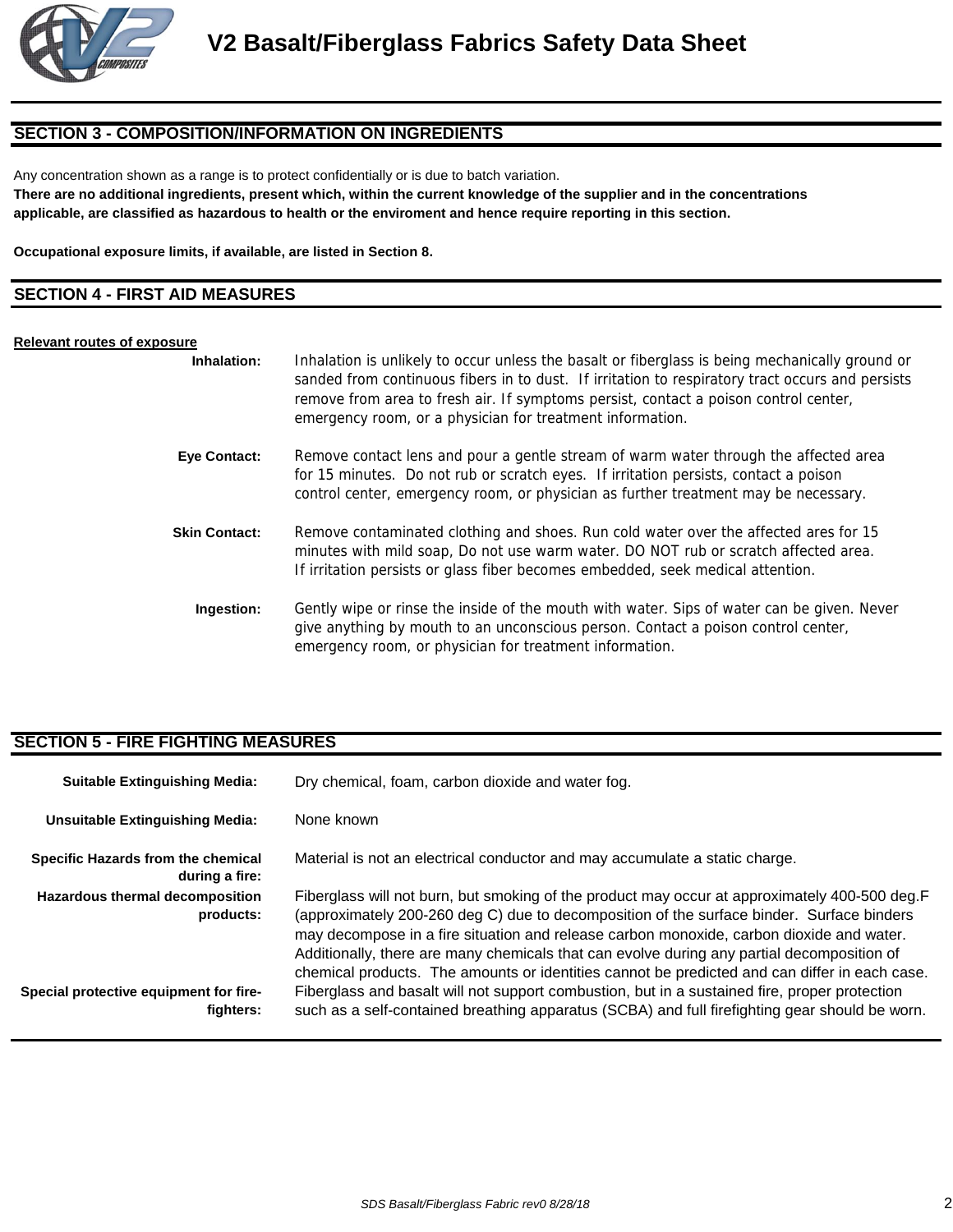

# **SECTION 6 - ACCIDENTAL RELEASE MEASURES**

| <b>Personal Precautions:</b><br><b>Environmental Precautions:</b><br><b>Containment:</b><br>Methods for clean up: | Use personal protection equipment recommended in Section 8.<br>No special precautions are needed in case of a release or spill.<br>This material will settle out of the air. Prevent from spreading by covering.<br>Use an industrial vacuum cleaner with a high efficiency filter to clean up dust<br>Sweep or gather up material and place in proper container for disposal or recovery.<br>Use vacuuming or wet sweeping methods instead of dry sweeping. |  |
|-------------------------------------------------------------------------------------------------------------------|--------------------------------------------------------------------------------------------------------------------------------------------------------------------------------------------------------------------------------------------------------------------------------------------------------------------------------------------------------------------------------------------------------------------------------------------------------------|--|
| <b>SECTION 7 - HANDLING AND STORAGE</b>                                                                           |                                                                                                                                                                                                                                                                                                                                                                                                                                                              |  |
| Handling:<br>Advice on general hygiene:                                                                           | Avoid dust formation, do not breath dust and wear personal protective equipment.<br>Eating, drinking and smoking should be prohibited in areas where this material is handled,                                                                                                                                                                                                                                                                               |  |
|                                                                                                                   | stored and processed. Workers should wash hands and face before eating drinking<br>and smoking. Remove contaminated clothing and protective equipment before entering eating                                                                                                                                                                                                                                                                                 |  |

areas. See also Section 8 for additional information on hygiene measures. Store at or below 25 degrees Celsius (77\*F) and relative humidity about 65% for optimum performance. Material is not an electrical conductor, and may accumulate static charge. **Storage:** 

# **SECTION 8 - EXPOSURE CONTROLS/PERSONAL PROTECTION**

**Exposure Limits:**

**8-hour Time Weighted Average (TWA); 15-minute Short-Term Exposure Limit (STEL)**

| <b>OSHA:</b>              | 15mg/m3 TWA                  |                                                                                                                                                                                                                                                                                                                                                                                          | 5mg/m3 TWA (respirable dust)                                  | 15mg/m3 TWA (total dust)                                                                                                                                                                                                                  |  |  |
|---------------------------|------------------------------|------------------------------------------------------------------------------------------------------------------------------------------------------------------------------------------------------------------------------------------------------------------------------------------------------------------------------------------------------------------------------------------|---------------------------------------------------------------|-------------------------------------------------------------------------------------------------------------------------------------------------------------------------------------------------------------------------------------------|--|--|
| <b>ACGIH TLV:</b>         |                              | TWA: 1f/cc Form: Continuous filament glass fibers<br>TWA: 3mg/m3 Form: Respirable<br>TWA: 10mg/m3 Form: Total dust                                                                                                                                                                                                                                                                       | TWA: 5mg/m3, Inhalable form: Continuous filament glass fibers |                                                                                                                                                                                                                                           |  |  |
| <b>ACGIH TLV US 6/13:</b> |                              | TWA: 5mg/m3 8 hours, Form: Inhalable fraction<br>TWA: 1f/cc 8 hours. Form: Respirable fibers: length greater than 5uM; aspect ratio equal to or greater than<br>3:1 as determined by the membrane filter method at 400-450x magnification(4-mm objective) phase contrast<br>illumination.                                                                                                |                                                               |                                                                                                                                                                                                                                           |  |  |
|                           | <b>Engineering Controls:</b> | Use local exhaust or general room/dilution ventilation sufficient to maintain employee<br>exposure below permissible exposure limits.                                                                                                                                                                                                                                                    |                                                               |                                                                                                                                                                                                                                           |  |  |
| <b>Eye Protection:</b>    |                              | Standard safety glasses with side shields.                                                                                                                                                                                                                                                                                                                                               |                                                               |                                                                                                                                                                                                                                           |  |  |
| <b>Skin Protection:</b>   |                              | Protective gloves and long sleeved shirt and long pants.                                                                                                                                                                                                                                                                                                                                 |                                                               |                                                                                                                                                                                                                                           |  |  |
| <b>Hygiene Measures:</b>  |                              | Wash hands before and after breaks. Wear clean, body-covering clothing. Good personal hygiene and the use<br>of barrier creams, caps, protective gloves, cotton coveralls or long sleeved loose fitting clothing will maximize<br>comfort. Vacuum equipment may be used to remove fibers from clothes. Work clothing should be laundered<br>separately form other clothing before reuse. |                                                               |                                                                                                                                                                                                                                           |  |  |
|                           |                              |                                                                                                                                                                                                                                                                                                                                                                                          | and the safe working limits of the selected respirator.       | Respiratory Protection: If dust is generated and ventilation is inadequate, use respirator that will protect against dust/mist.<br>Respirator selection must be based on known or anticipated exposure levels, the hazards of the product |  |  |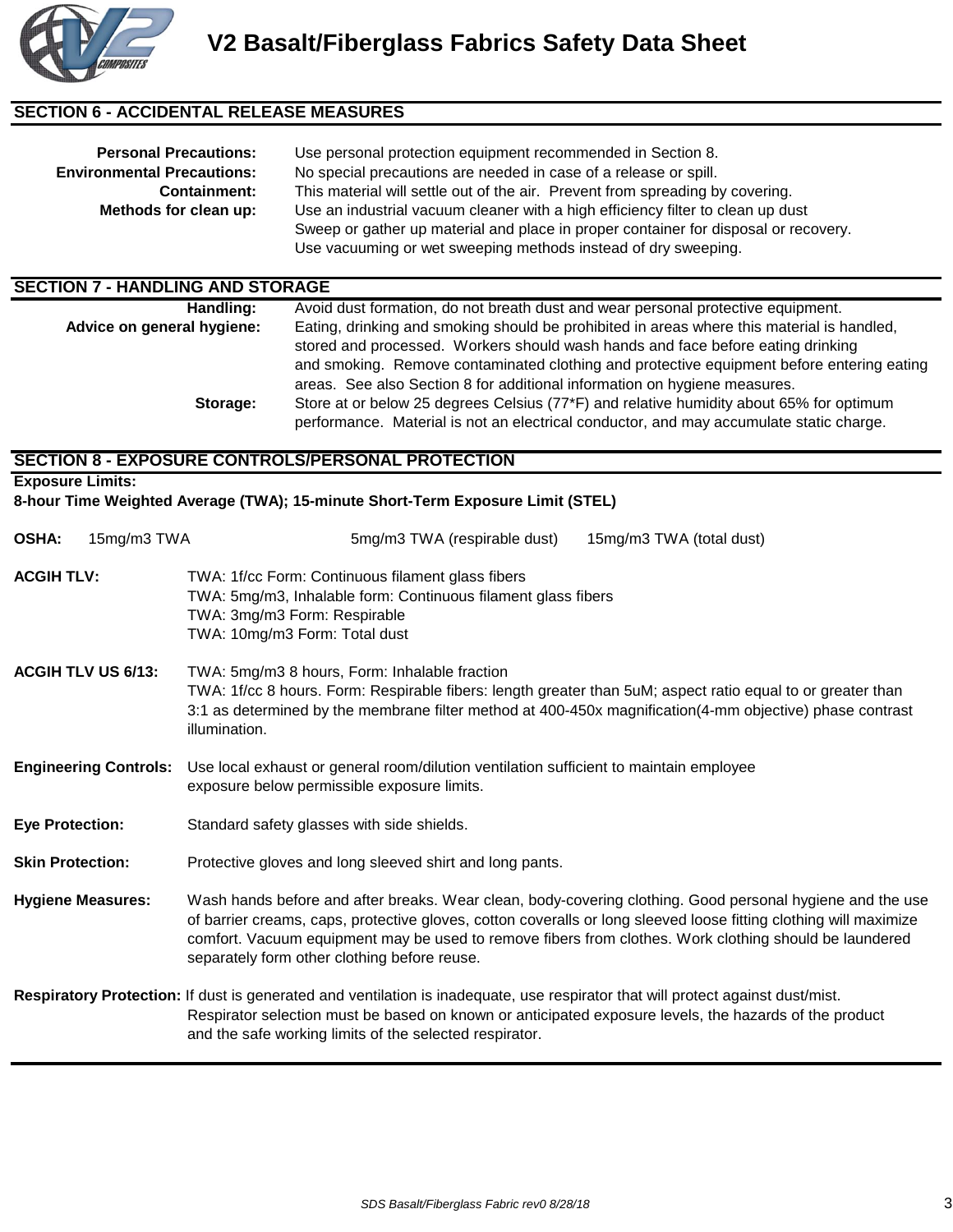

## **SECTION 9 - PHYSICAL AND CHEMICAL PROPERTIES**

| <b>Physical State:</b>                 | Solid                                                                |
|----------------------------------------|----------------------------------------------------------------------|
| <b>Appearance/Color:</b>               | White or off white for fiberglass, basalt is dark brown or gold      |
| Odor:                                  | Odorless                                                             |
| <b>Odor Threshold:</b>                 | NA.                                                                  |
| <b>Vapor Pressure:</b>                 | NA.                                                                  |
| <b>Vapor Density:</b>                  | NA.                                                                  |
| pH:                                    | NA.                                                                  |
| <b>Relative Density:</b>               | $2.6 - 2.7$ g/cc                                                     |
| Solubility (wt.% in water):            | Insoluble                                                            |
| <b>Freezing/Melting Point:</b>         | >~1400°F (800°C) for fiberglass/ ~1050°C for basalt(softening point) |
| <b>Boiling Point:</b>                  | NA.                                                                  |
| <b>Flash Point:</b>                    | NA.                                                                  |
| <b>Evaporation Rate:</b>               | NA.                                                                  |
| <b>Flammability:</b>                   | NA.                                                                  |
| <b>Explosive limits:</b>               | NA.                                                                  |
| Partition coefficient: n-octanol/water | <b>NA</b>                                                            |
| <b>Auto Ignition Temp:</b>             | NA.                                                                  |
| <b>Decomposition Temp:</b>             | NA.                                                                  |
| <b>Viscosity:</b>                      | NA.                                                                  |
| <b>Volume % Volatile:</b>              | none                                                                 |
| <b>Percent Solid</b>                   | 100                                                                  |

| <b>SECTION 10 - STABILITY AND REACTIVITY</b> |                                                                                                                                                           |  |
|----------------------------------------------|-----------------------------------------------------------------------------------------------------------------------------------------------------------|--|
| <b>Reactivity:</b>                           | No specific test data related to reactivity available for this product or its ingredients.                                                                |  |
| <b>Chemical Stability:</b>                   | This product is stable.                                                                                                                                   |  |
| Possible hazardous reactions:                | Hazardous reactions will not occur under normal conditions.                                                                                               |  |
| Conditions to avoid:                         | Humidity >65% When exposed to high temperatures may produce hazardous decomposition<br>products. Refer to protective measures listed in sections 7 and 8. |  |
| Incompatible materials:                      | None known.                                                                                                                                               |  |
| Hazardous decomposition products:            | Fiberglass products may release small amouts of acetic acid and other organic materials<br>at elevated temperatures.                                      |  |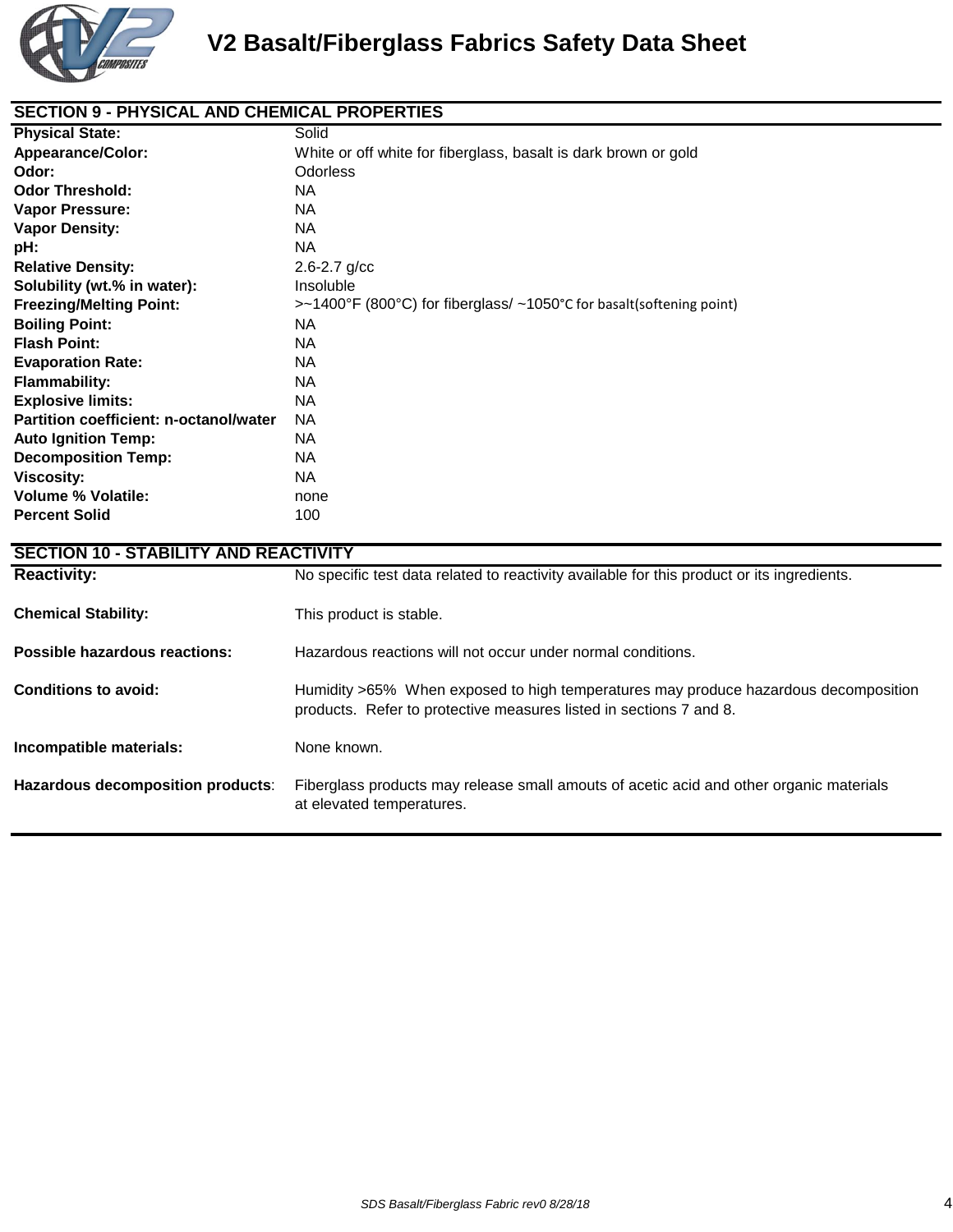

| <b>Acute toxicity:</b>       | No known significant effects or critical hazards. |  |
|------------------------------|---------------------------------------------------|--|
| <b>Irritation/Corrosion:</b> |                                                   |  |
| Skin:                        | No known significant effects or critical hazards. |  |
| Eyes:                        | No known significant effects or critical hazards. |  |
| Respiratory:                 | No known significant effects or critical hazards. |  |
| <b>Sensitization:</b>        |                                                   |  |
| Skin:                        | No known significant effects or critical hazards. |  |
| Respiratory:                 | No known significant effects or critical hazards. |  |
| <b>Mutagenicity:</b>         | No known significant effects or critical hazards. |  |
| Carcinogenicity:             | No known significant effects or critical hazards. |  |

### **Classification**

| $  -$<br><br>name.          | ים ה<br>A | .<br>IN |
|-----------------------------|-----------|---------|
| chemicals<br>oxide<br>qlass |           |         |

| <b>Reproductive toxicity:</b><br>Teratogenicity:     | No known significant effects or critical hazards.<br>No known significant effects or critical hazards.                                                                                 |
|------------------------------------------------------|----------------------------------------------------------------------------------------------------------------------------------------------------------------------------------------|
| Specific target organ toxicity<br>(single exposure): | Not available.                                                                                                                                                                         |
| Specific target organ toxicity                       |                                                                                                                                                                                        |
| (repeated exposure):                                 | Not available.                                                                                                                                                                         |
| Target Organs:                                       | Contains material which may cause damage to the following organs: upper respiratory tract,<br>skin, and eyes.                                                                          |
| <b>Aspiration hazard:</b>                            | Not available.                                                                                                                                                                         |
| Likely routes of exposure                            |                                                                                                                                                                                        |
| Potential acute health effects                       |                                                                                                                                                                                        |
| Eye Contact:                                         | Dusts from this product may cause temporary mechanical irritation.                                                                                                                     |
| Inhalation:                                          | Dusts from this product may cause temporary mechanical irritation.                                                                                                                     |
| Skin Contact:                                        | Dusts from this product may cause mechanical irritation of the nose, throat and respiratory<br>tract.                                                                                  |
| Ingestion:                                           | Although ingestion of this product is not likely to occur in industrial applications, accidental<br>ingestion may cause illness or irritation of the mouth and gastrointestinal tract. |
| Over-exposure signs/symptoms                         |                                                                                                                                                                                        |
| Eye Contact:                                         | No specific data.                                                                                                                                                                      |
| Inhalation:                                          | No specific data.                                                                                                                                                                      |
| <b>Skin Contact:</b>                                 | No specific data.                                                                                                                                                                      |
| Ingestion:                                           | No specific data.                                                                                                                                                                      |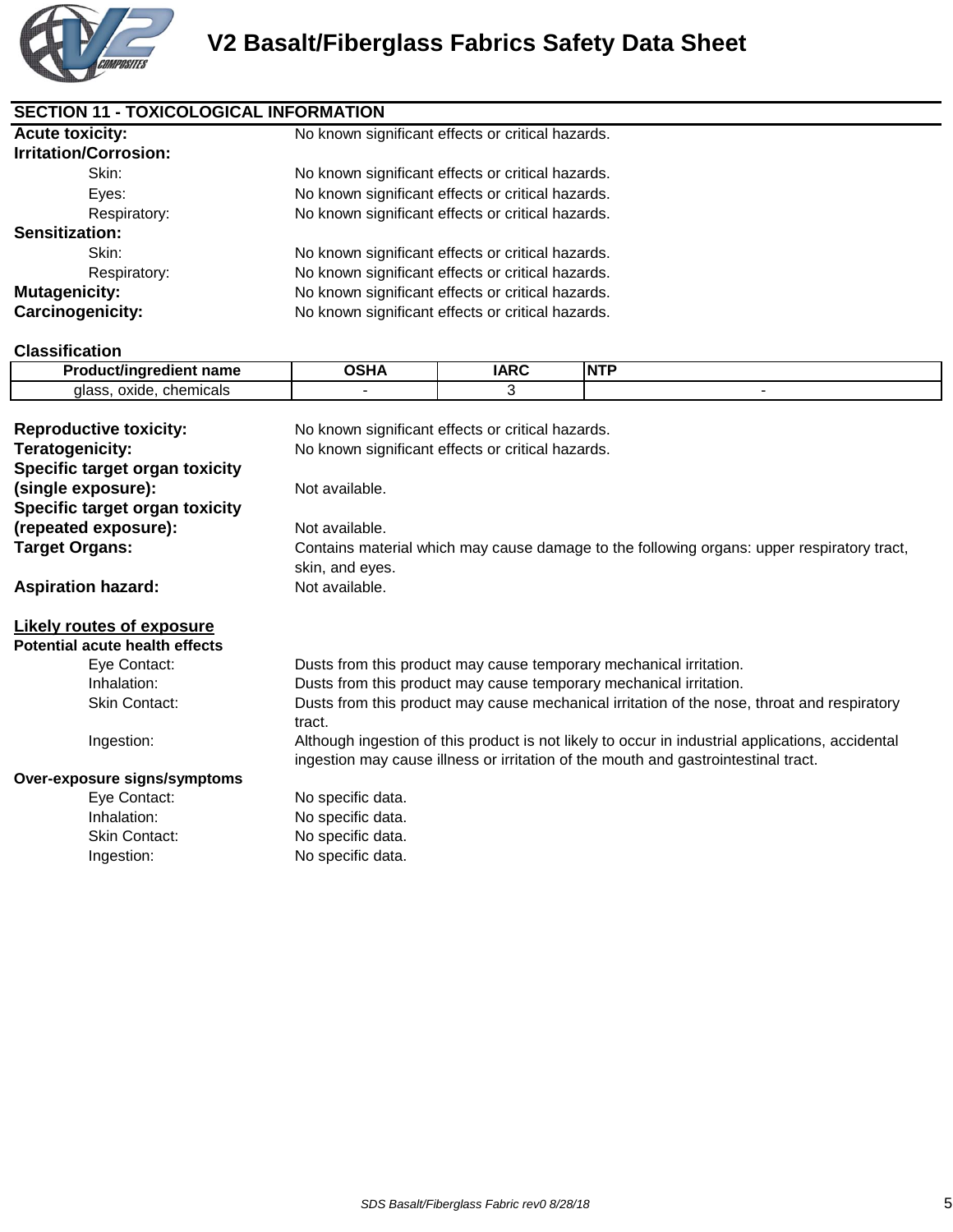

**V2 Basalt/Fiberglass Fabrics Safety Data Sheet**

### **Delayed and immediate effects and chronic effects of short and long term exposure**

**SUMMARY:** There are no known health effects from the long term use or contact, with **nonrespirable** continuous filament fibers. As manufactured, the glass and basalt fibers in this product are nonrespirable. Nonrespirable fibers cannot reach the deep lung because they have a diameter of greater than 3.5 micrometers. Fibers of this diameter cannot penetrate the narrow, bending passages of the human respiratory tract to reach the lower regions of the lung and thus, have no possibility of causing serious pulmonary damage. Instead, they deposit on the surface of the upper respiratory tract, nose, or pharynx. These fibers are then cleared through normal physiological mechanisms.

Chopped, crushed, or severely mechanically processed fiber glass may contain a very small amount of respirable fibers that could reach the deep lung. The measured airborne concentration of these respirable fibers in areas where severe processing of fiberglass occurred has been shown to be extremely low and well below the TLV. Repeated or prolonged exposure to respirable glass fibers may cause fibrosis, lung cancer and mesolthelioma. Fiberglass and basalt in the form supplied, does not contain respirable fibers.

Animal Study: In 2000, the Institute of Occupational Medicine (IOM) in Scotland published the results of a long term inhalation study in animals exposed to special application E-glass continuous filament respirable fibers. Animals were exposed to a very high concentration of these respirable fibers (1022 fibers/cc for 5 hours/day, 7 days/week for 52 weeks). Exposure to these microfibers resulted in the development of fibrosis, lung cancer and mesothelioma.

Epidemiology Studies: Two major studies in the US (performed by the University of Pittsburgh) and Europe (performed by the International Agency for Research on Cancer) showed no increase in lung cancer or respiratory disease among people working in fiber glass production facilities. An additional smaller study performed in Canada also did not show an association between exposure of workers to fiber glass and respiratory cancer.

| <b>Short term exposure</b>              |                                                   |
|-----------------------------------------|---------------------------------------------------|
| Potential immediate effects:            | No known significant effects or critical hazards. |
| <b>Potential delayed effects:</b>       | No known significant effects or critical hazards. |
| Long term exposure                      |                                                   |
| Potential immediate effects:            | No known significant effects or critical hazards. |
| <b>Potential delayed effects:</b>       | No known significant effects or critical hazards. |
| <b>Potential Chronic health effects</b> |                                                   |
| General:                                | No known significant effects or critical hazards. |
| Carcinogenicity:                        | No known significant effects or critical hazards. |
| <b>Mutagenicity:</b>                    | No known significant effects or critical hazards. |
| Teratogenicity:                         | No known significant effects or critical hazards. |
| <b>Delevopmental effects:</b>           | No known significant effects or critical hazards. |
| <b>Fertility effects:</b>               | No known significant effects or critical hazards. |
|                                         |                                                   |

# **Acute toxicity estimates:** Not available.

**SECTION 12 - ECOLOGICAL INFORMATION**

| Toxicity:                              | Not available |
|----------------------------------------|---------------|
| <b>Persistence and degradability</b>   | Not available |
| <b>Bioaccumulative Potential</b>       | Not available |
| <b>Mobility in soil</b>                |               |
| Soil/water partition coefficient(Koc): | Not available |